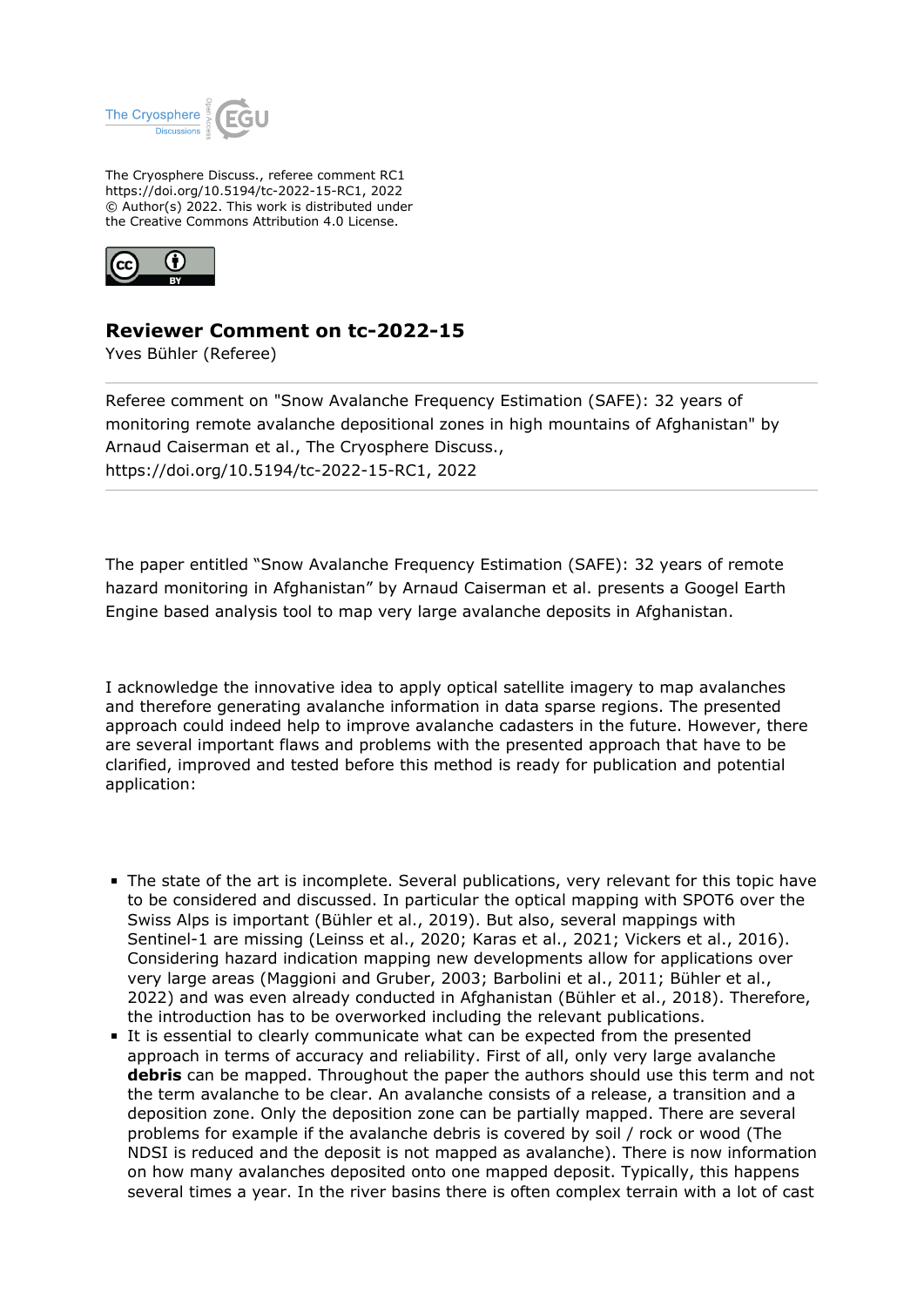shadow leading to missed avalanche debris. All these uncertainties lead to a very limited reliability of the presented approach. Therefore, it is not eligible to draw all the statistics from the mapped debris as the authors do in the results. These statistics are strongly biased and not reliable. Applying them for hazard mapping or the planning of mitigation measures could be very dangerous.

- To assess the mentioned uncertainties and potential biases we recommend to test the algorithm with the most complete and accurate avalanche dataset mapped with SPOT6 imagery over the swiss Alps in 2018 and 2019 (Bühler et al., 2019; Hafner and Bühler, 2019) https://www.envidat.ch/dataset/spot6-avalanche-outlines-24-january-2018;http s://www.envidat.ch/dataset/spot6-avalanche-outlines-16-january-2019. This exercise could bring clarity into very important questions and help to assess the potential of the presented approach.
- The snow avalanche size classification is totally flawed with respect to reality/ methodology. According to the definition of the EAWS (https://www.avalanches.org/standards/avalanche-size/#largeavalanche) size is mostly defined by volume, runout-length and destruction potential: so basically only avalanches larger than size 3 (large to extremely large) have potential to even reach those places where they are later detected with enough snow for it to remain until summer, Additionally, as the authors state they cannot separate single events, a size classification with the same classes as assigned to whole avalanches shortly after their release is nonsensical also as the area covered in gullies usually means a lot more volume than one would think. This makes methodologically no sense as well as everything derived from this (whether as category or as size).
- It is not clear why only Landsat is used. Sentinel-2 imagery would also be a big help for the presented approach (even though only available from 2015). What about the potential of other systems such as PLANET? This should be discussed.

Therfore I recommend a carful overworking of the manuscript an an extension of the validation as proposed.

## **References**

Barbolini, M., Pagliardi, M., Ferro, F., and Corradeghini, P.: Avalanche hazard mapping over large undocumented areas, Natural Hazards, 56, 451-464, 10.1007/s11069-009-9434-8, 2011.

Bühler, Y., Hafner, E. D., Zweifel, B., Zesiger, M., and Heisig, H.: Where are the avalanches? Rapid SPOT6 satellite data acquisition to map an extreme avalanche period over the Swiss Alps, The Cryosphere, 13, 3225-3238, 10.5194/tc-13-3225-2019, 2019.

Bühler, Y., von Rickenbach, D., Christen, M., Margreth, S., Stoffel, L., Stoffel, A., and Kühne, R.: Linking modelled potential release areas with avalanche dynamic simulations: An automated approach for efficient avalanche hazard indication mapping, International Snow Science Workshop ISSW, Innsbruck, Austria2018.